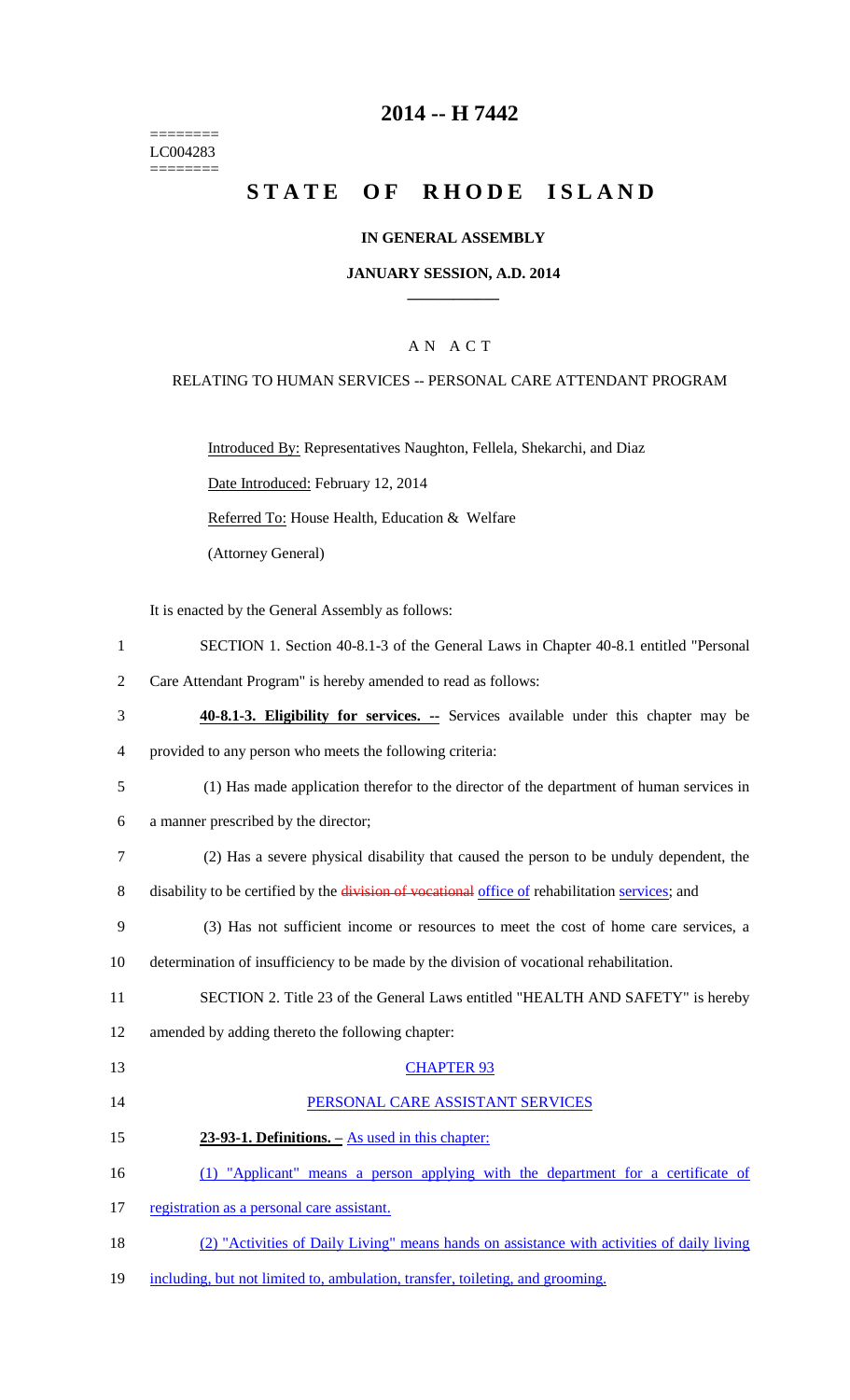(3) "Bureau of Criminal Identification" means the bureau of criminal identification of the department of attorney general. (4) "Companionship" means and includes, but is not limited to, spending time with or caring for a consumer, accompanying a consumer on trips and outings, and providing necessary 5 transportation to a consumer. (5) "Consumer" means an individual who receives self-directed personal assistant care services, including, a participant in personal care assistant services provided pursuant to § 40-8.1- 2 or a person who receives personal care assistant services through Medicaid, a third-party payor, or paid for by the individual and/or his/her family. Consumer shall not include an individual who receives services similar to personal care assistant services for no compensation. 11 (6) "Department" means the department of health. (7) "Employer" means the consumer unless the personal care assistant is employed by a 13 third party, in such cases the third party is the employer. (8) "Homemaking" means performing household chores that includes, but is not limited to, housekeeping, meal planning and preparation, shopping assistance, and routine household 16 activities for a consumer. (9) "Participant" means an individual approved by the department to receive self-directed 18 personal care assistant services. (10) "Personal care assistant" means an individual with appropriate training who provides personal care assistant services to a consumer. (11) "Personal care assistant services" means assistance with activities of daily living, homemaking, and companionship provided to a consumer that are intended to enable the consumer to remain safely and comfortably in their residence. Personal care assistant services 24 does not include services provided by entities required to be licensed under the general laws including, but not limited to: education facilities, title 16; health care facilities, chapter 23-17; assisted living residences, chapter 23-17.4; nursing service agencies, chapter 23-17.7.1; and/or behavioral healthcare, developmental disabilities and hospitals facilities, chapter 40.1-25.1. 28 (12) "Personal representative" means a person who, under applicable state law, has the authority to act on behalf of the consumer with regard to an action to be taken. (13) "Registrant" means the lawful holder of a certificate of registration as a personal care assistant with the department. (14) "Service plan" means a written list of the types and schedule of personal care assistant services prepared by the personal care assistant, or his or her designee, updated to reflect 34 changes in needs or services as appropriate, but at least annually, that states the services to be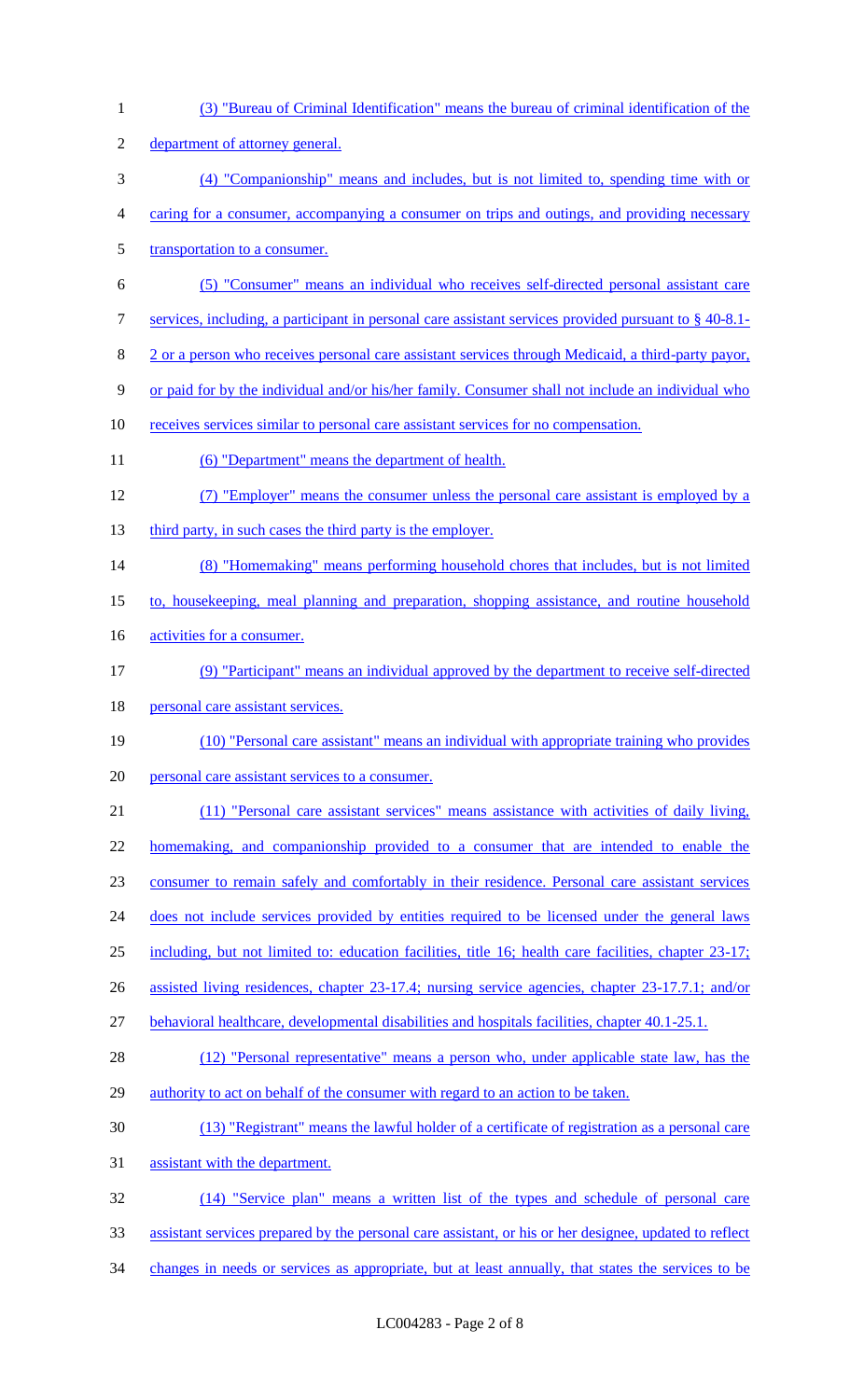- 1 provided to the consumer subject to the consumer's right to temporarily suspend, permanently
- terminate, temporarily add, or permanently add the provision of any such service.
- **23-93-2. Rights of consumers. --** The department shall develop a document of rights to
- be distributed to the consumer within five (5) calendar days of the initiation of services to the
- consumer and thereafter, on an annual basis. These rights include:
- (1) The consumer's right to be free from verbal, physical and psychological abuse and to 7 be treated with dignity;
- (2) The consumer's right to temporarily or permanently suspend, terminate, or add the
- provision of any services stated in the service plan;
- (3) The consumer's right to have property treated with respect;
- (4) The consumer's right to voice grievances regarding services furnished or regarding
- 12 the lack of respect for property by anyone who is furnishing services and that the consumer must
- 13 not be subject to discrimination or reprisal for doing so;
- 14 (5) A statement that it is not within the scope of the services to manage the medical and
- 15 health conditions of the consumers;
- 16 (6) The charges for services provided by the personal care assistant; and
- (7) The procedure and contact information to file a complaint with the department.
- **23-93-3. Complaint process.** -- The department shall investigate complaints made by a
- consumer, the consumer's family, or the personal representative regarding services that are or
- 20 have failed to be furnished or lack of respect for the consumer's property by the personal care
- assistant. The department shall document the existence of the complaint and the resolution of the
- 22 complaint in accordance with the department's rules and regulations.
- **23-93-4. Registration.** -- (a) Every person being employed as a personal care assistant or
- 24 offering services as a personal care assistant must obtain a certificate of registration issued by the
- department within their initial thirty (30) days of employment or of offering services.
- (b) The department shall verify, prior to issuing a certificate of registration, that the
- applicant underwent a national criminal records check in accordance with § 23-93-8 and
- 28 successfully completed the training program in accordance with § 23-93-7.
- (c) The department shall register all those individuals issued a certificate of registration
- and the register shall be open to public inspection.
- (d) The department may charge a fee for registration or renewal of the certificate that
- shall be established by rules and regulations promulgated pursuant to § 23-93-15.
- **23-93-5. Renewal of certificate of registration. --** Every registrant shall renew their
- 34 certificate of registration biennially by making application to the department. Such forms shall be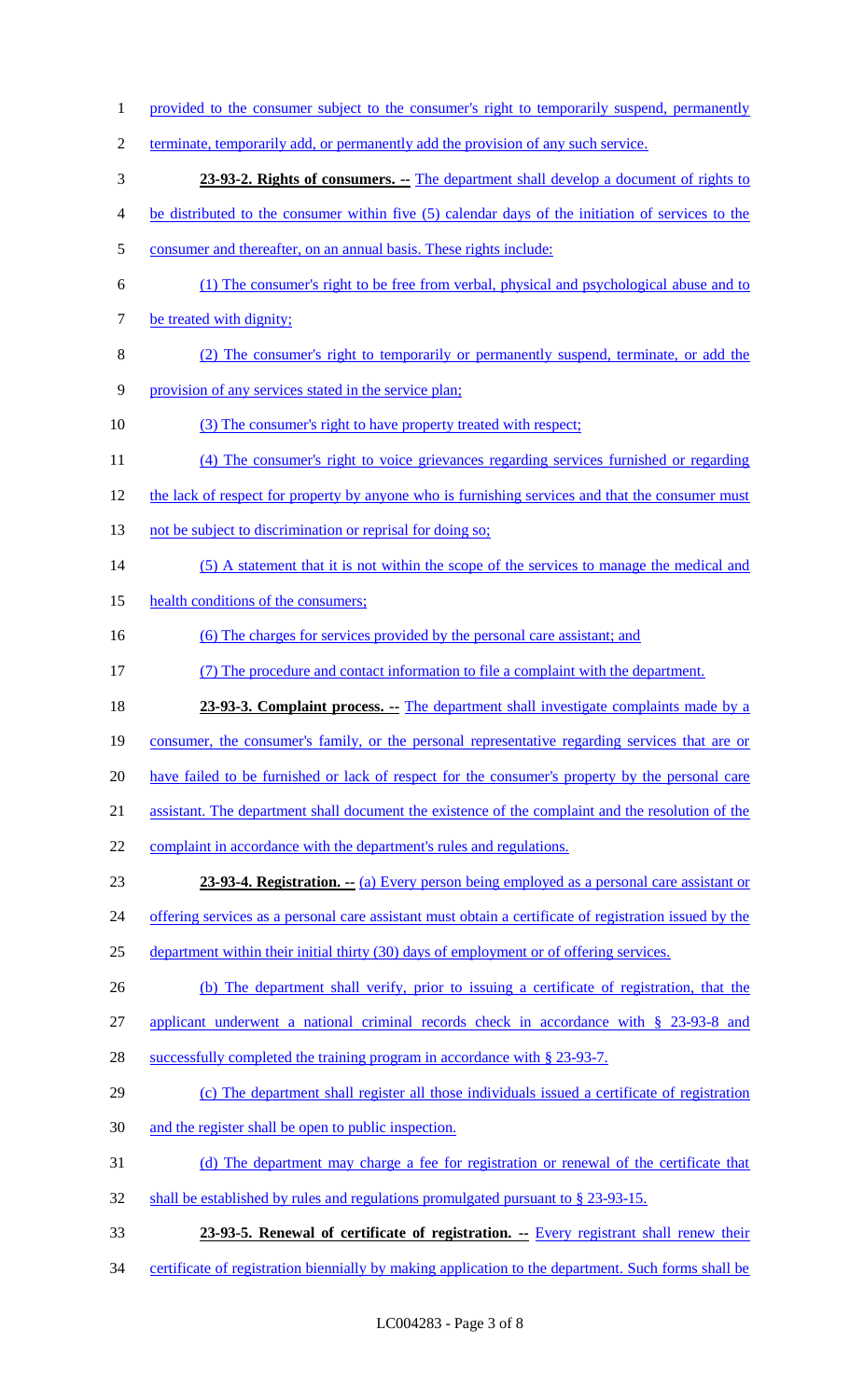1 provided by the department. The renewals shall be granted as a matter of course provided that the registrant has proof of successful completion of the continuing education requirements as required by § 23-93-7. The department shall not automatically renew the certificate of registration if the department finds that the registrant has acted or failed to act in a manner under the circumstances that would constitute grounds for suspension or revocation of a certificate of registration. **23-93-6. Grandfather clause. --** After January 1, 2015 and at any time prior to March 31, 2015, the department shall issue a certificate of registration to any applicant who shall present satisfactory evidence that he or she has been employed as a personal care assistant in Rhode Island for a period of at least three hundred (300) hours and has undergone a national criminal 11 records check in accordance with § 23-93-8. **23-93-7. Personal care assistant training. --** (a) The department shall be responsible for ensuring that all registrants have completed four (4) hours of initial training on personal care 14 assistant responsibilities and practices and two (2) hours of continuing education biennially thereafter, as prescribed by the department. In addition to the four (4) hours of initial training, 16 each registrant shall receive individualized training on how to assist their consumer's needs. (b) All applicants not otherwise exempted, under § 23-93-6, are required to complete the 18 process of training within thirty (30) days from the date of initiation of training. If the applicant fails to successfully complete the training within ninety (90) days, they must successfully repeat 20 the training program. **23-93-8. National criminal records check.** -- (a) Any person applying for a certificate of registration as a personal care assistant shall undergo a national criminal records check to be initiated prior to applying for a certificate of registration. (b) The applicant shall apply to the bureau of criminal identification for a national 25 criminal records check that shall be supported by fingerprints submitted to the Federal Bureau of Investigation ("FBI"). Upon the discovery of any disqualifying information as defined in § 23-93- 10, the bureau of criminal identification shall inform the applicant, in writing, of the nature of the disqualifying information; and, without disclosing the nature of the disqualifying information, 29 will notify the department, in writing, that disqualifying information has been discovered. (c) In those situations in which no disqualifying information has been found, the bureau of criminal identification shall inform the applicant and the department, in writing. (d) It shall be the responsibility of the applicant to pay for the national criminal records check. **23-93-9. Prior criminal records checks. –** If an applicant has undergone a national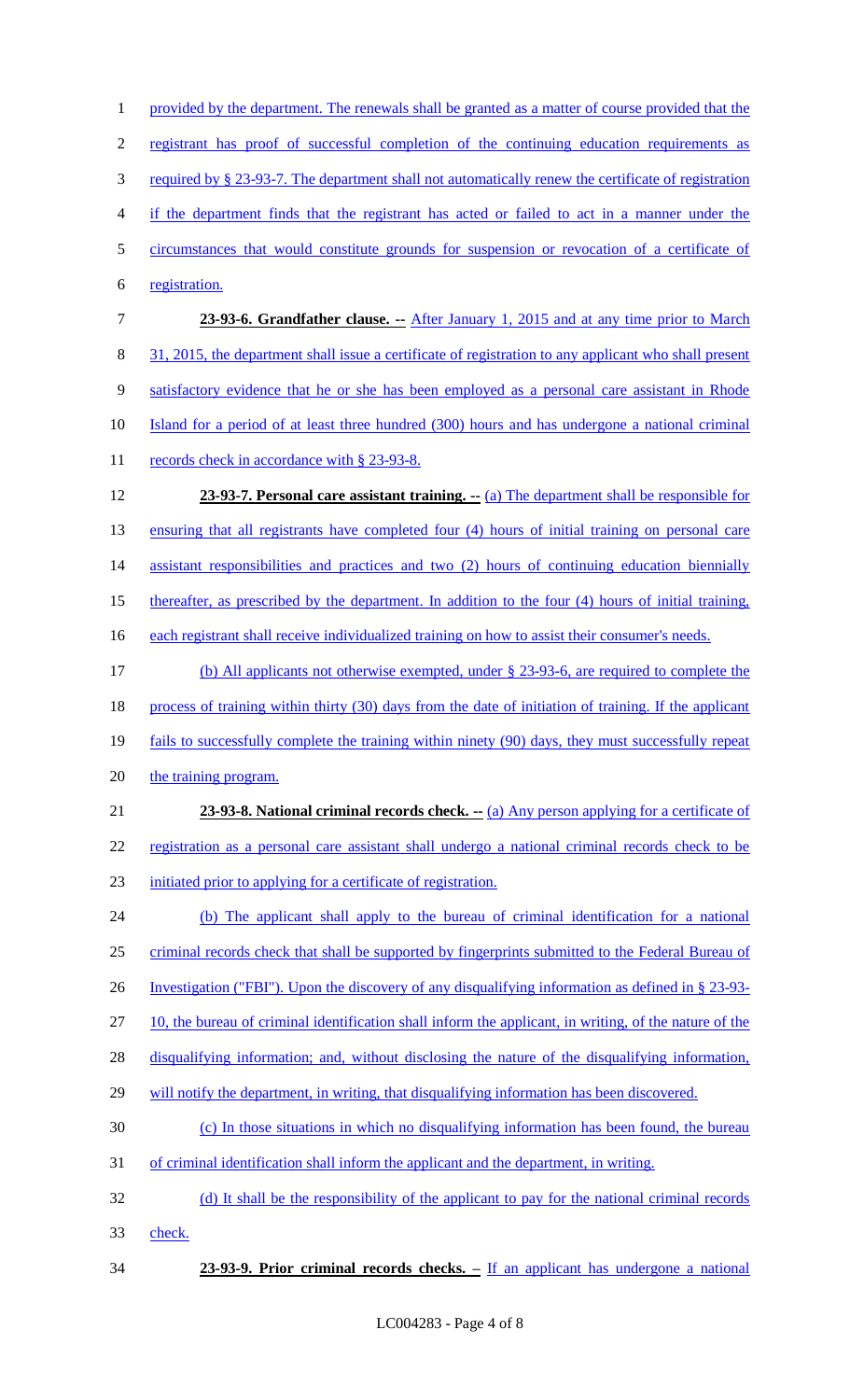criminal records check within eighteen (18) months of an application for a certificate of registration, then an applicant may request from the bureau of criminal identification a letter indicating if any disqualifying information was discovered. The bureau of criminal identification shall respond without disclosing the nature of the disqualifying information. The letter may be maintained on file to satisfy the requirements of this chapter.

 **23-93-10. Disqualifying information. –** (a) Information produced by a national criminal records check pertaining to a conviction, for the following crimes, shall result in a letter to the applicant and the department disqualifying the applicant from a certificate of registration: murder, manslaughter, first degree sexual assault, second degree sexual assault, third degree sexual assault, assault on persons sixty (60) years of age or older, assault with intent to commit specified 11 felonies (murder, robbery, rape, burglary, or the abominable and detestable crime against nature), 12 felony assault, patient abuse, neglect or mistreatment of patients, first degree arson, robbery, felony drug offenses, larceny, abuse, neglect and/or exploitation of adults with severe 14 impairments, fraud and false dealing, theft, embezzlement, false pretenses, misappropriation, impersonation and identity fraud, exploitation of elders, or felony banking law violations.

 (b) For purposes of this section "conviction" means, in addition to judgments of conviction entered by a court subsequent to a finding of guilty or a plea of guilty, those instances 18 where the defendant has entered a plea of nolo contendere and has received a sentence of 19 probation and those instances where a defendant has entered into a deferred sentence agreement 20 with the attorney general.

# **23-93-11. Denial, suspension, or revocation of a certificate of registration. –** The 22 department, after notice and opportunity for a hearing to the applicant or registrant, is authorized to deny, suspend, or revoke a certificate of registration in any case in which it finds that there has 24 been failure to comply with the requirements under this chapter and the rules and regulations promulgated thereto or the registrant has been convicted of a disqualifying offense provided in § 23-93-10. The notice shall be effected by registered or certified mail or by personal service, setting forth the particular reasons for the proposed action and fixing a date not less than thirty 28 (30) days from the date of the mailing or service, at which time the applicant or registrant shall be given an opportunity for a prompt and fair hearing, On the basis of the hearing, or upon the failure of the applicant or registrant to appear, the department shall make a determination 31 specifying its findings of fact and conclusions of law. A copy of the determination shall be sent 32 by registered or certified mail or served personally upon the applicant or registrant. The decision denying, suspending, or revoking the certificate of registration shall become final thirty (30) days 34 after it is so mailed or served, unless the applicant or registrant, within the thirty (30) day period,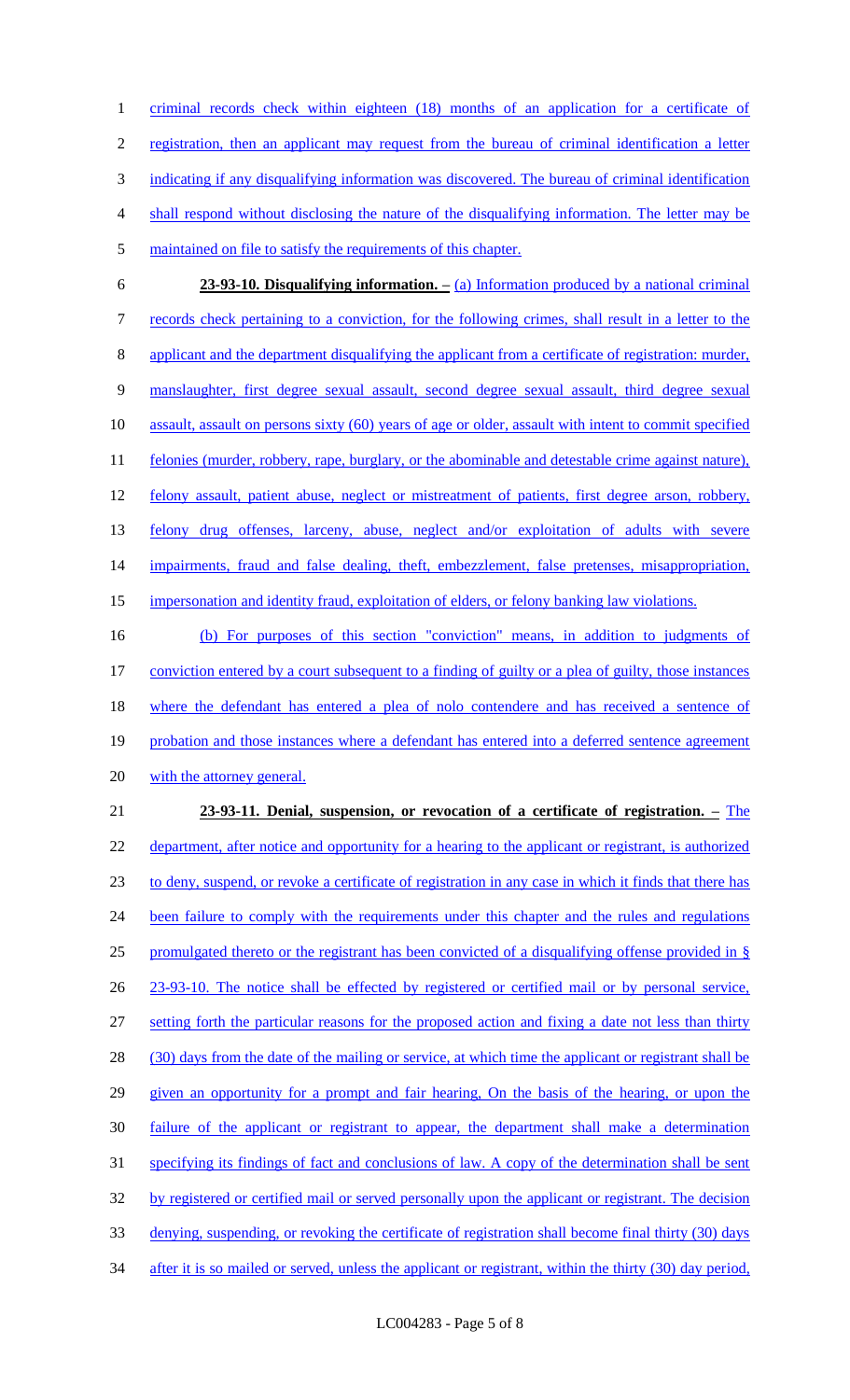1 appeals the decision pursuant to § 42-35-15. The procedure governing hearings authorized by this section shall be in accordance with §§ 42-35-9 and 42-35-13 as stipulated in § 42-35-14. A full 3 and complete record shall be kept of all proceedings, and all testimony shall be reported but need not be transcribed unless the decision is appealed pursuant to § 42-35-15. A copy or copies of the 5 transcript may be obtained by an interested party on payment of the cost of preparing the copy or copies. Witnesses may be subpoenaed by either party. **23-93-12. Judicial review of certificate of registration action. –** Any person who has exhausted all administrative remedies available to him or her within the department, and who is 9 aggrieved by a final decision of the department, is entitled to judicial review in accordance with the provisions of §§ 42-35-15 and 42-35-16. **23-93-13. Immunity from liability .** – No person who disqualifies an individual from employment or continued employment within thirty (30) days of receipt of a letter containing 13 disqualifying information as defined in § 23-93-10 or of a national criminal records check relating 14 to that information shall be liable for civil damages or subject to any claim, cause of action, or proceeding of any nature as a result of the disqualification. **23-93-14. Inspection and investigations. –** The department may conduct any such investigation or inspection as it deems necessary to assess compliance with this chapter and the 18 rules and regulations promulgated thereto. Wherever possible and practical, on-site reviews shall be scheduled, in an effort so as to reduce the number of visits and the disruption to the personal care assistant services. Investigations and inspections may occur when the consumer gives consent including the direct observation of the provision of personal care assistant services. 22 Registrants shall make available to the department all books, records, policies and procedures, or any other materials requested during the course of an investigation or inspection. Refusal to make 24 such materials available to the department shall be grounds for certificate of registration revocation, or the imposition of any other penalty provided in the chapter. **23-93-15. Rules and regulations. –** The department shall promulgate rules and regulations to carry out the intent of this chapter. **23-93-16. Penalties of violations. –** It shall be a misdemeanor punishable by a fine of not 29 more than one thousand dollars (\$1,000), by imprisonment for not more than one year, or both, 30 for any person to: (1) Be employed as a personal care assistant or offer services as a personal care assistant 32 without a certificate of registration as required by this chapter; (2) Practice as a personal care assistant during the time his or her certification of 34 registration issued under the provisions of this chapter is suspended or revoked; or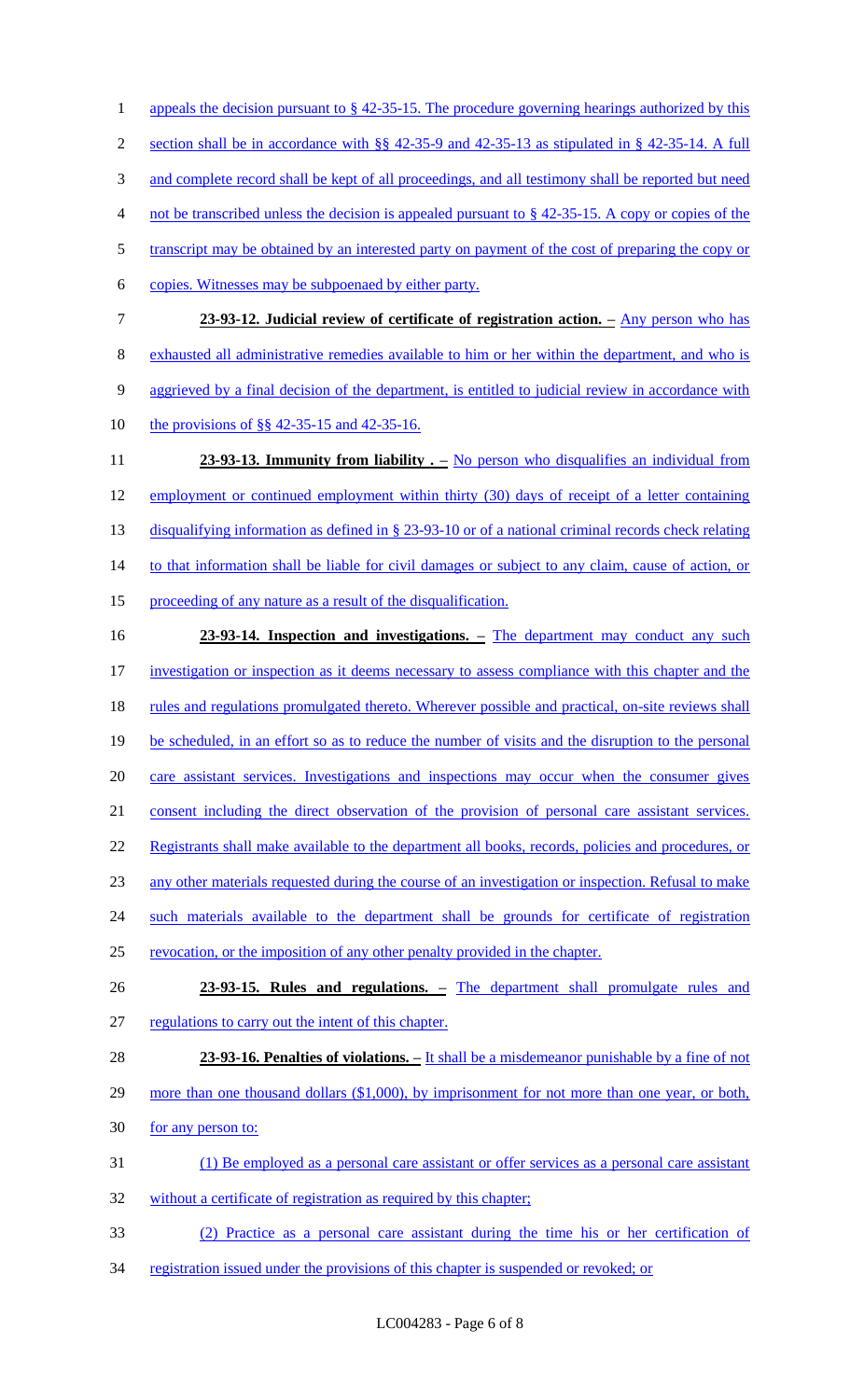(3) Obtain his or her certification of registration by means of fraud, misrepresentation, or concealment of material facts. **23-93-17. Severability. –** If any provision of this chapter or the application of any 4 provision of this chapter to any person or circumstance shall be held invalid, the invalidity shall 5 not affect the provisions or application of this chapter which can be given effect without the invalid provisions or application, and to this end the provisions of this chapter are declared severable. SECTION 3. This act shall take effect on January 1, 2015.

======== LC004283 ========